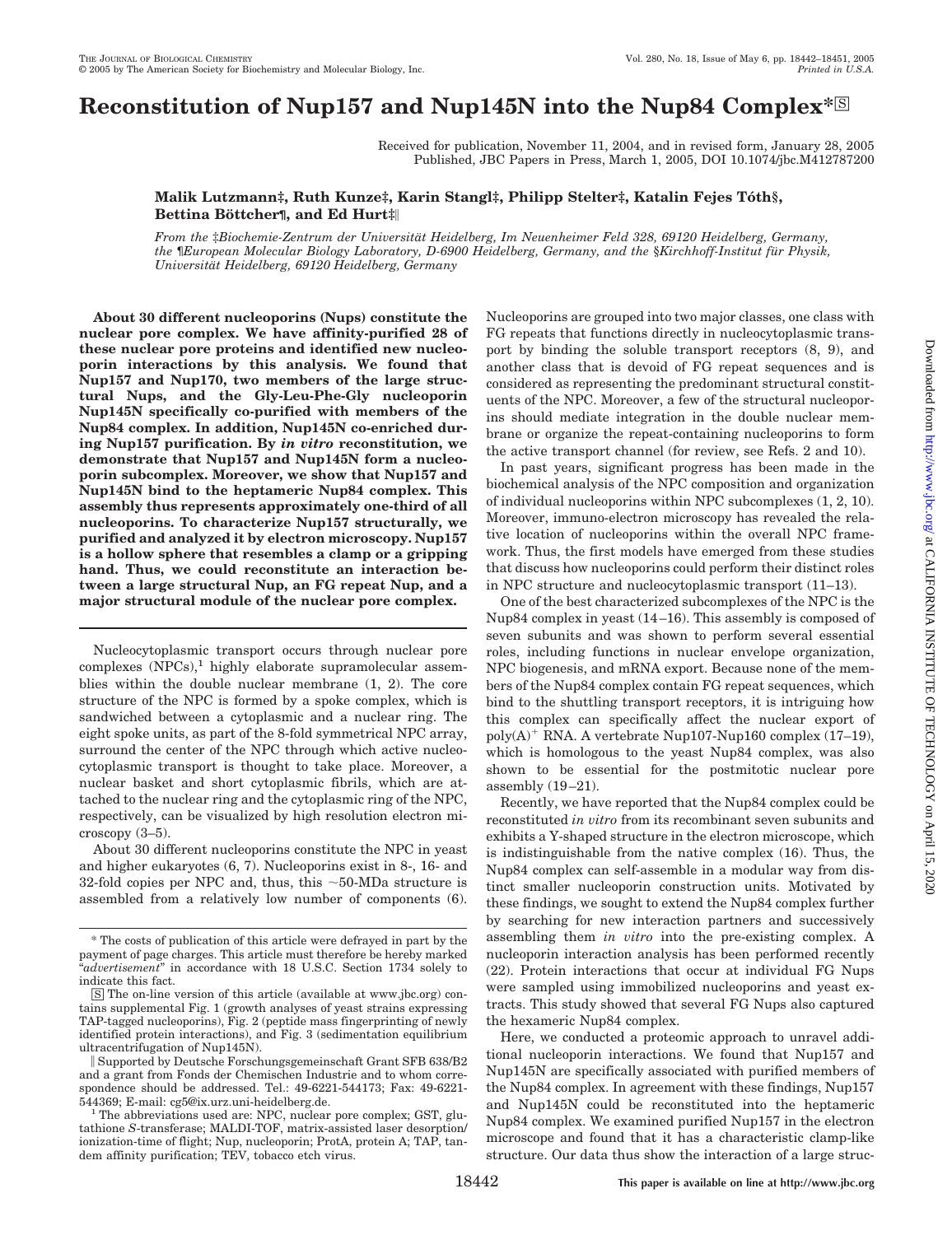tural Nup with the Nup84 complex, a key structural module of the NPC.

### EXPERIMENTAL PROCEDURES

*Microbiological Techniques and DNA Manipulations—*Microbiological techniques (growth and transformation of *Escherichia coli* and yeast) and standard DNA manipulations (cloning, PCR amplification, and ligation) were performed as described previously (16, 23).

*Insertion of Yeast Nucleoporin Genes into E. coli Expression Vectors and Yeast 2 Plasmids and Genomic Integration of the Tandem Affinity Purification (TAP) Tag—*For expression in *E. coli*, the open reading frames of *Nup145N* and *Nup157* were amplified by PCR and cloned into pPROEXHT-GST-TEV (16). For bicistronic expression of GST-*Nup157* and GST-*Nup120*, the open reading frame of *Nup120* was amplified with a 5' second ribosomal binding site and cloned downstream of the *Nup157* (16). Bicistronic expression of GST-*Nup84* and GST-*Nup157* was performed in a similar way. For overexpression in yeast, the open reading frames of *NUP157* and *NUP188* were cloned into the pNOPPATA2L  $2\mu$  plasmid (24) and transformed into yeast strains genomically disrupted for the gene of interest. For TAP tagging of the yeast nucleoporins, the cassette harboring the TAP tag was genomically integrated at the 3'-end of the genes as described  $(25)$ .

*Overexpression of Proteins in E. coli and Yeast—*All recombinant protein expression in *E. coli* was done with the BL21 codon plus RIL strain (Stratagene) and performed as described previously (16), except that bicistronic expression of GST-*Nup157*/GST-*Nup120* was performed overnight at 16  $^{\circ}$ C and induced with 0.1 mm isopropyl-1-thio- $\beta$ -D-galactopyranoside. Yeast cells overexpressing ProtA-tagged Nups were grown in 2–6 liters of SDC-Leu medium at 30 °C to an OD of  $\sim$ 3.5. After pelleting the cells by centrifugation, the pellet was washed in cold water and NB buffer (150 mM NaCl, 50 mM KOAc, 20 mM Tris, pH 7.5, 2 mM  $Mg(OAc)_2$ , and 0.15% Nonidet P-40). The cell pellet was frozen in liquid nitrogen and stored at  $-20$  °C.

*Affinity Purification of Chromosomally TAP-tagged Yeast Nucleoporins and Mass Spectrometry Analysis—*Affinity purification of nucleoporins from 2–6 liters of yeast cultures grown at 30  $^{\circ}$ C in YPD (1% yeast extract, 2% peptone, and 2% dextrose) medium to an OD of  $\sim$ 3.5 was performed as described (26). Only the first affinity purification step of the TAP method (TEV elution) was applied. The second step (*i.e.* calmodulin-Sepharose) was omitted, because it was found to be disruptive for some nucleoporin interactions (*e.g.* Nup133 dissociated from the Nup84 complex upon incubation with calmodulin-Sepharose.<sup>2</sup> Affinity purification of Nup53 and Nup59 were not successful. TEV-eluted nucleoporins were analyzed on Novex SDS 4 –12% gradient polyacrylamide gels (Invitrogen) and stained with colloidal or normal Coomassie R250 (both from Sigma). Mass spectrometry using tryptic digests of bands excised from a Coomassie-stained SDS-polyacrylamide gel was performed according to (27). Analysis was performed on a Bruker Reflex III MALDI-TOF instrument. Identification of protein bands was achieved by peptide mass fingerprints using Mascot (Matrix Science) and the MSDB mass spectrometry protein data base.

*Affinity Purification of GST- and ProtA-tagged Proteins—*Purification of GST-tagged proteins from *E. coli* was performed in NB buffer containing 10% glycerol as described (16). Overexpressed ProtA-tagged Nup157 and Nup188 were affinity-purified in NB buffer, which was supplemented with 0.15% Nonidet P-40 and a mixture of protease inhibitors during cell lysis. After cell breakage and centrifugation, the soluble fraction was incubated with 0.5 ml of IgG-Sepharose (Amersham Biosciences) per 2 liters of culture, and beads were washed with 30 volumes of NB buffer plus 0.5 mM dithiothreitol. TEV cleavage was performed for 2 h at 16 °C in 150  $\mu$ l of Luria-Bertani medium with 0.5 mM dithiothreitol and 10  $\mu$ l of TEV protease (1 mg/ml). Ion exchange (Mono Q HR5/5; Amersham Biosciences) and gel filtration chromatography (Superose 6 HR10/30 and Superdex 200 HR10/30; Amersham Biosciences) were performed on an ÄKTA basic system (Amersham Biosciences). All gel filtration chromatography and binding assays of Nup145N, Nup157, and the Nup84 complex were performed in NB buffer. The heptameric Nup84 complex was reconstituted as described (16).

*Electron Microscopy and Image Processing—*For negative staining, 5 l of sample were placed on a freshly glow-discharged, carbon-coated grid and then washed four times with water, stained with uranyl formate (2% w/v), and dried. Electron microscopy was carried out on a Philips CM120 BioTwin electron microscope equipped with a tungsten filament operating at 100 kV. Micrographs of selected areas were recorded with a wide angle charge-coupled device camera (DV300W1; Gatan) at a nominal magnification of 93,000.

For image processing, micrographs of Nup157 were taken at a calibrated magnification of 50,000 and scanned with the Zeiss Scai Scanner at a step size of 21  $\mu$ m/pixel, which corresponded to 4.2 Å at specimen level. 5,000-particle images were selected and boxed using the MRC image-processing package (28). Boxed particle images were imported to the IMAGIC 5 package (29), which was used for all further steps. Particles were normalized and band pass-filtered with a low frequency cutoff of 1/170  $\AA^{-1}$  and a high frequency cutoff of 1/9  $\AA^{-1}$ . The box size of the extracted particle images was  $50 \times 50$  pixels. For initial alignment the alignment by classification strategy was chosen. After a few rounds of refinement the class averages stabilized. Relative spatial orientations of the class averages were determined by sinogram correlation. This process was started several times, beginning with different class averages for the initial determination of Euler angles. Threedimensional maps were calculated using the exact weighted back projection algorithm. Determination of Euler angles and calculation of three-dimensional maps were repeated until the map converged into a stable shape from which projections could be generated that were similar to all of the initially observed class averages. A three-dimensional map was further refined by projection matching. This process was repeated several times. Resolution of the final map was estimated by Fourier shell correlation (FSC). The FSC was 0.5 at a spatial frequency of 1/17.5  $\AA^{-1}$  and crossed the 3  $\sigma$  curve at 1/14  $\AA^{-1}$ .

*Analytical Ultracentrifugation—*Analytical sedimentation equilibrium ultracentrifugation was carried out at 4 °C on a Beckman Optima XL-A analytical ultracentrifuge equipped with absorbance optics and an An60 Ti rotor. From the amino acid sequence of Nup145N, a molecular mass of 64.8 kDa, an extinction coefficient at 280 nm of  $\epsilon = 3.14 \cdot 10^4$  $\text{M}^{-1}$ ·cm<sup>-1</sup>, and a partial specific volume of  $\bar{\nu} = 0.7114 \text{ ml·g}^{-1}$  at 4 °C were calculated from the amino acid composition with the program SEDNTERP version 1.08.<sup>3</sup> Nup145N was analyzed in a buffer containing 150 mM NaCl, 50 mM potassium acetate, 20 mM Tris-HCl, pH 7.5, and 2 mM magnesium acetate with a density of  $\rho = 1.0093$  g·ml<sup>-1</sup> as calculated with SEDNTERP. Sedimentation equilibrium ultracentrifugation runs were performed with protein concentrations of 1.6, 3.2, and 7.4  $\mu$ M and at angular velocities of 7,000 and 10,000 rpm. Equilibrium was obtained after 24 h. Absorbance data were collected at 280 and 230 nm by averaging 10 scans with radial increments of 0.001 cm in step mode. The molecular mass of Nup145N was determined by global fitting of the data to an ideal single component model with the software UltraScan version 6.2 (www.ultrascan.uthscsa.edu).

### RESULTS

*Proteomic Analysis of Nucleoporin Interactions—*To obtain a more comprehensive picture of nucleoporin interactions in the NPC, we sought to affinity-purify all yeast Nups in a comparative way and identify stoichiometrically and sub-stoichiometrically co-purifying bands. Therefore, *NUP* genes were chromosomally tagged with the TAP construct (26). Functionality of the TAP-tagged nucleoporins, which are essential for cell growth or whose deletion causes a slow growth phenotype, was tested by growth analysis (supplemental Fig. 1*A*, available in the on-line version of this article). In the case of non-essential Nups whose deletion does not cause a growth inhibition, growth analyses did not reveal whether the TAP tag impairs nucleoporin function; however, all of these yeast Nups had already been tagged at the carboxyl terminus by ProtA or a green fluorescent protein and were shown to be assembled into the NPCs (6, 30).

Subsequently, TAP-modified nucleoporins were affinity-purified from whole cell lysates under standardized conditions (see "Experimental Procedures"). We applied only the first affinity purification step of the TAP method (*i.e.* proteolysismediated elution from IgG-Sepharose by the TEV protease) but omitted the second step (*i.e.* calmodulin-Sepharose), which was found to be disruptive for some known nucleoporin interactions.2 The TEV eluates from the various nucleoporin purifications were analyzed by SDS-PAGE, and distinct bands discern-

<sup>2</sup> R. Kunze and M. Lutzmann, unpublished results.

<sup>3</sup> Developed by J. Philo, D. Hayes, and T. Laue; www.jphilo. mailway.com/download.htm.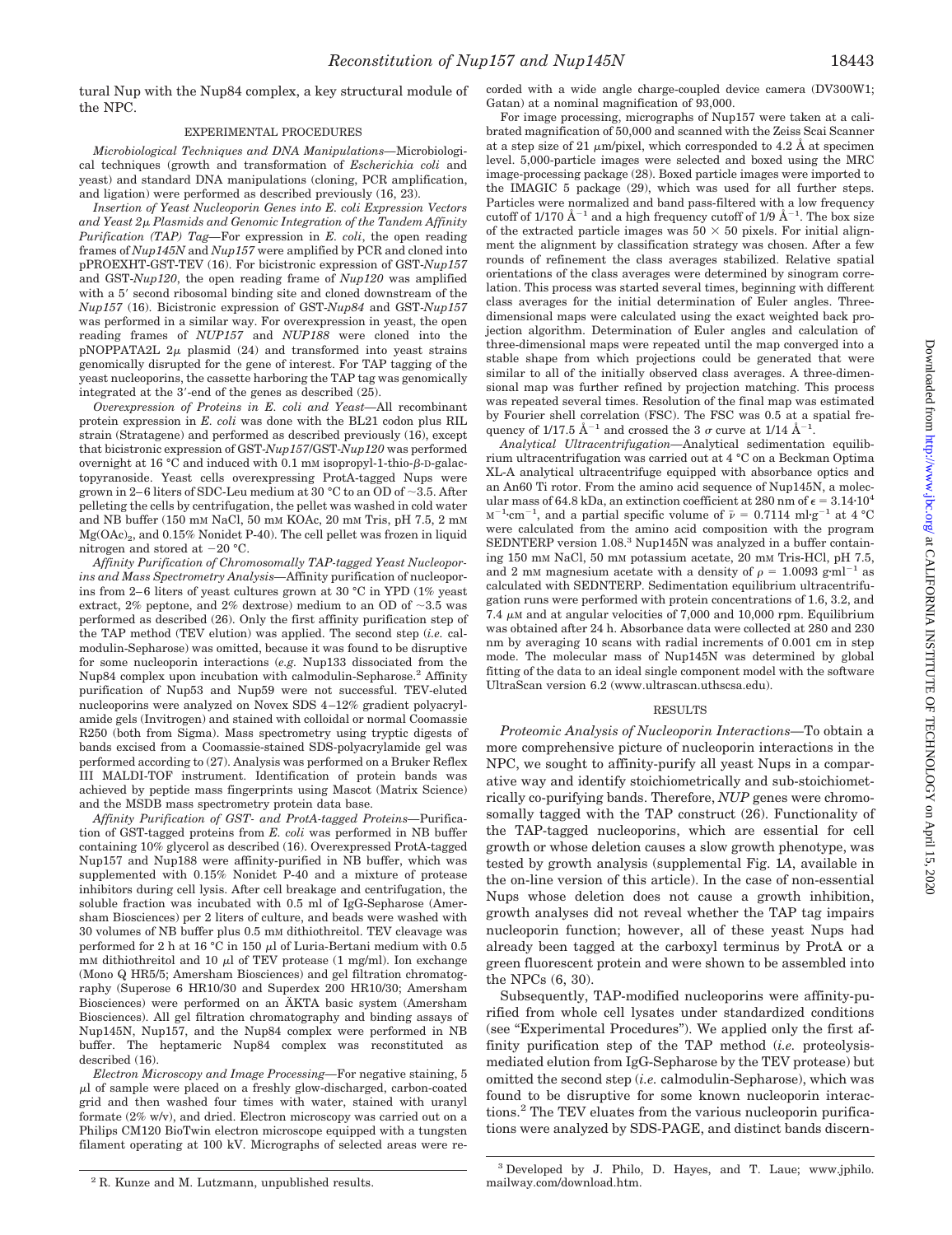

FIG. 1. *In vivo* **interactions between yeast nucleoporins.** *A*, affinity purification of the indicated TAP-tagged Nups by IgG-Sepharose and TEV elution followed by SDS-PAGE and Coomassie staining. For Nsp1 and Nup82 purifications, the co-purifying nucleoporins are indicated in the columns as follows: *band(s) 1*, Nup159; *band(s) 2*, Nsp1; *band* 3, Nic96; *band(s) 4*, Nup82; *band 5*, Nup57; and *band 6*, Nup49. Note that the calmodulin binding tag present on the bait protein increases the molecular mass by  $\sim$  5 kDa. Protein bands were identified by mass spectrometry (see Table I). Marked on the right are prominent contaminants (*e.g.* Hsp70 and Rpl3) and the TEV protease. Interestingly, Rea1 was detected in the Gle2 and Nup116 preparations. *B–D*, affinity purification of Nup84-TAP (*B*), Nup120-TAP (*C*), and Nup157-TAP (*D*). Only the nucleoporin bands identified by mass spectrometry, but not contaminants, are labeled on the *right*. Shown are also molecular mass markers.

ible by Coomassie staining were excised and analyzed by MALDI-TOF mass spectrometry (see "Experimental Procedures" and supplemental Fig. 2, available in the on-line version of this article). Because of the omission of the second affinity purification step, all of the nucleoporin purifications were contaminated by common impurities (*e.g.* heat shock proteins, fatty acid synthetase, translation factors, ribosomal proteins, etc.) that tend to stick to IgG-Sepharose. Nevertheless, side-byside comparison of the different nucleoporin preparations allowed us to identify specific co-purifying bands (Fig. 1). This comprehensive analysis confirmed many of the known nucleoporin interactions and convincingly revealed the three major structural modules of the NPC, namely the Nic96 complex (Nsp1-Nup57-Nup49-Nic96), the Nup82 complex (Nup82- Nsp1-Nup159-Nup116-Gle2), and the Nup84 complex (Nup84- Nup85-Nup120-Nup133-Nup145C-Seh1-Sec13) (Fig. 1 and Table I) (for cross references, see Refs. 1 and 2).

*Nup170, Nup157, and Nup145N Associate in Vivo with the Nup84 Complex—*Importantly, our systematic nucleoporin purifications revealed several new interactions. Thus, we found Sac3 in the Nup60 preparation (Table I and supplemental Fig. 2). These data are consistent with previous observations that the pore-associated mRNA export factor Sac3 interacts functionally with Nup60 and Nup1 (31). Moreover, we could detect Kap123 in the Nic96 preparation along with low amounts of the Rea1 AAA<sup>+</sup>-type ATPase, which is associated with nucleoplasmic pre-60 S ribosomal subunits (32), in the TAP-purified Gle2 and Nup116 purifications (Fig. 1, Table I, and supplemental Fig. 2).

Additionally, several members of the Nup84 complex coenriched a specific set of nucleoporins not previously known to interact. Affinity-purified Nup84, Nup120, and Nup145C all contained sub-stoichiometric amounts of Nup170, Nup157, and Nup145N (Fig. 1, *B* and *C*, Table I, and supplemental Fig. 2). In addition, we found Nic96 and Mex67 in the Nup84 preparation and Mlp1 in the Nup120 purification (supplemental Fig. 2). It was recently suggested that Mlp1 is bound via Nup60 and Nup145 to the NPC (33) and that the mRNA export receptor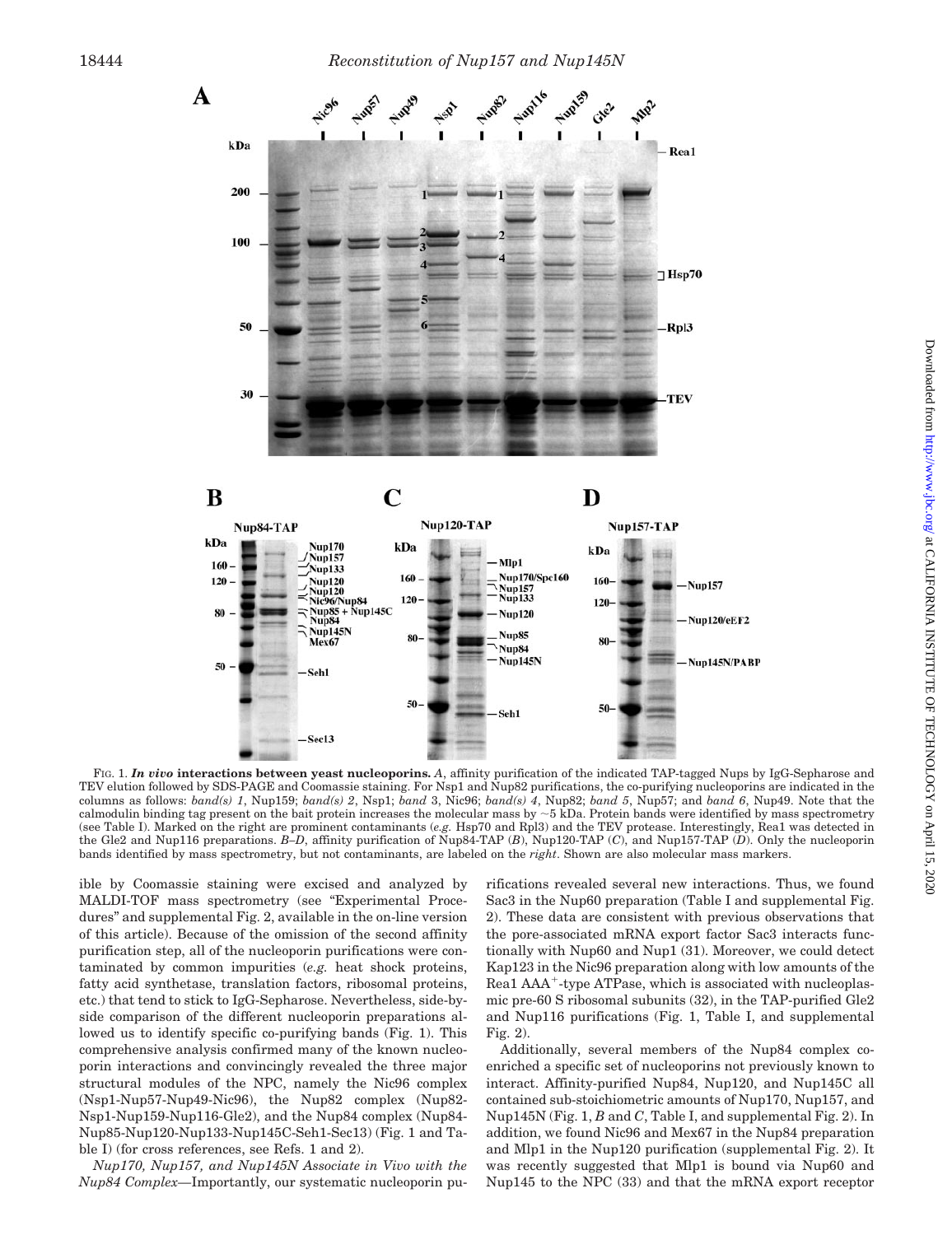Proteomic analysis of yeast nucleoporin interactions *Proteomic analysis of yeast nucleoporin interactions* TABLE I

TAP-tagged proteins are indicated in the top row (Bait). Co-purifying proteins identified by mass spectrometry are listed in the far left column (Found) and indicated by shaded (medium and dark gray)<br>rectangles in the colu TAP-tagged proteins are indicated in the top row (Bait). Co-purifying proteins identified by mass spectrometry are listed in the far left column (Found) and indicated by shaded (medium and dark gray) rectangles in the column below the name of each bait protein. Previously known nucleoporin interactions found in this study are denoted by dark gray rectangles. Signified by light gray rectangles are the bait proteins, which were also identified by mass spectrometry.

## *Reconstitution of Nup157 and Nup145N* 18445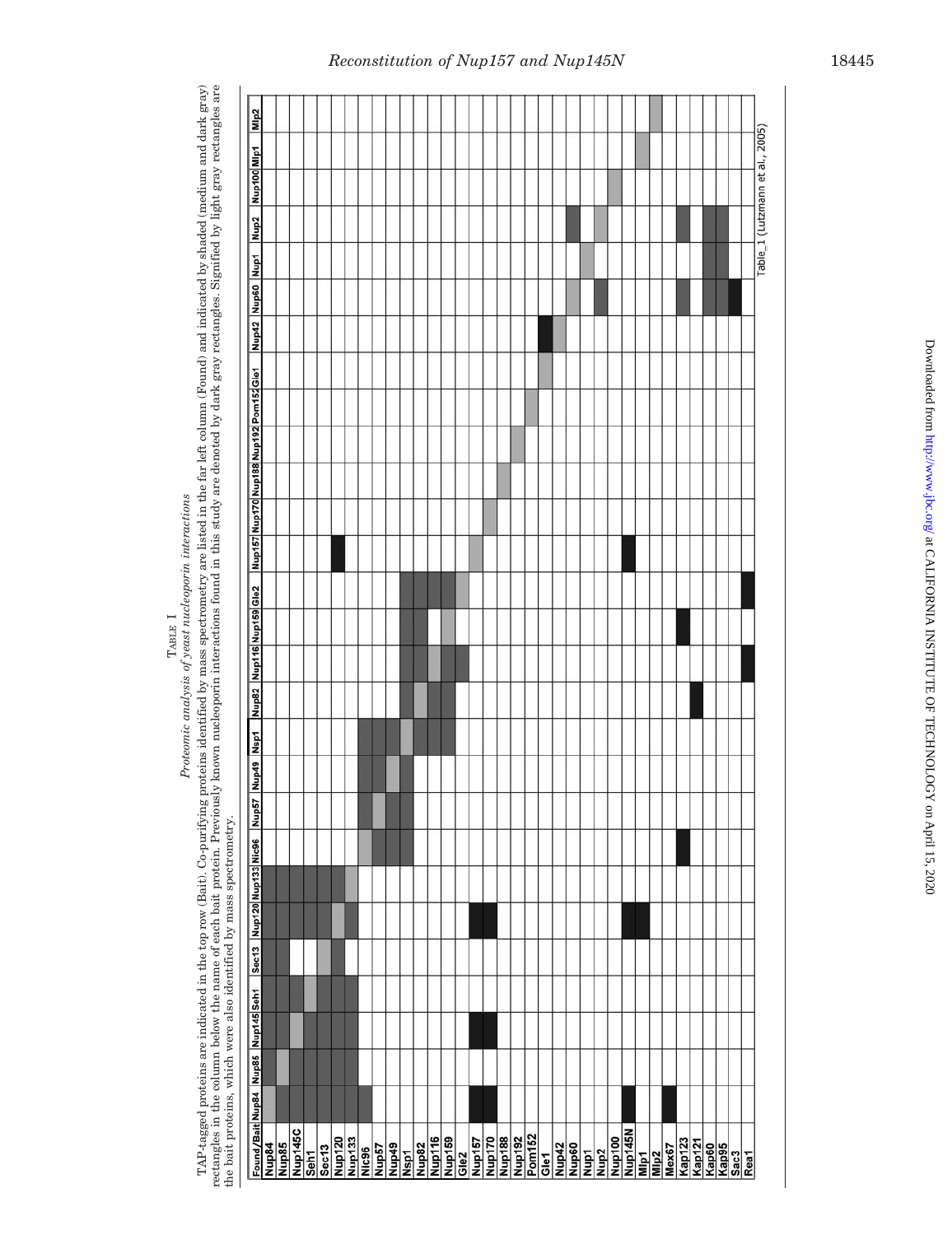Mex67 interacts with Nup85 (23). Moreover, Nup98 (the vertebrate counterpart of Nup145N) was described to interact with the Nup107-Nup160 complex (the vertebrate counterpart of the Nup84 complex; Refs. 18 and 34). Further biochemical analysis and *in vitro* reconstitution are required to show that these observed protein interactions are direct.

Consistent with the findings described above, affinity-purified Nup157 also revealed the presence of Nup120 and Nup145N (Fig. 1*D*). It is not clear why only Nup120 but not the other members of the Nup84 complex was found in the Nup157 preparation (see "Discussion"). Moreover, we could not detect members of the Nup84 complex in the Nup170 preparation (Table I). This may not be significant, as Nup170-TAP could not be affinity-purified in satisfactory levels.<sup>4</sup> Altogether, the data suggested that Nup170, Nup157, and Nup145N could be in physical contact with the Nup84 complex.

*In Vitro Reconstitution of the Nup157-Nup145N Heterodimer—*To further study the interactions of Nup157 and Nup145N with the Nup84 complex, we performed *in vitro* reconstitution. First, we analyzed whether Nup157 and Nup145N can directly bind to each other. To perform this experiment, GST-tagged Nup145N was expressed in *E. coli* and purified to homogeneity by GST-affinity purification, TEV cleavage, and gel filtration chromatography. Nup145N, which has a calculated  $M_r$  of  $\sim 65,000$ , eluted from the gel filtration column in a relatively sharp peak with an apparent  $M_r$  of  $\sim$ 200,000 (Fig. 2*A*).

Analytical ultracentrifugation was conducted to analyze the association state of Nup145N in greater detail (supplemental Fig. 3, available in the on-line version of this article). The apparent molecular mass of Nup145N was determined to be 61.4 kDa from a fit to a single component model. No systematic deviations could be detected as evident from inspection of the residuals in supplemental Fig. 3. This demonstrates that the model describes the data accurately and that only one component was present. The molecular mass of Nup145N calculated from its primary sequence is 64.8 kDa, which comes close to the value determined by analytical ultracentrifugation. Thus, Nup145N exists as a monomer under physiological buffer conditions and the protein concentrations used. We assume that the unusual elution of purified Nup145N from the gel filtration column is due to the presence of GLFG repeats. It was recently reported that FG repeat domains within nucleoporins are natively unstructured and induce atypical elution during gel filtration (35).

In contrast to Nup145N, expression of Nup157 in *E. coli* yielded mostly insoluble protein (data not shown). Therefore, we sought to exploit yeast as an expression system and overexpressed ProtA-tagged Nup157 from a high copy number  $(2 \mu)$ plasmid. The protein was affinity-purified on IgG-Sepharose and eluted by TEV protease cleavage. The eluate was then applied to a gel filtration column yielding highly purified Nup157 that eluted at  $\sim$ 200 kDa (Fig. 2*B*).

To analyze whether purified Nup145N and Nup157 proteins can form a complex *in vitro*, GST-Nup145N immobilized on GSH beads was incubated with purified Nup157 from yeast. As shown in Fig. 2C, Nup157 bound to Nup145N in a  $\sim$ 1:1 stoichiometric ratio, as judged from the intensity of the Coomassiestained bands. To show the specificity of this interaction, we tested whether Nup157 binds to GST alone. Only trace amounts of Nup157 were bound to GST beads (Fig. 2*C*). Moreover, we tested whether another large nucleoporin, Nup188, can interact with Nup145N *in vitro*. Similar to Nup157, ProtAtagged Nup188 was expressed in yeast from a  $2\mu$  plasmid and purified by IgG-Sepharose and gel filtration chromatography.

However, only very small amounts of Nup188 were seen to bind to GST-Nup145N (Fig. 2*C*).

To further characterize complex formation between Nup145N and Nup157, we mixed partially purified Nup145N and Nup157 in solution and monitored heterodimerization by gel filtration chromatography. The reconstituted Nup157- Nup145N complex eluted at  $\sim$ 400 kDa, which is two fractions earlier than the single subunits (compare Fig. 2*D* with *panels A* and *B*). Thus, Nup157 and Nup145N constitute a novel nucleoporin subcomplex.

*In Vitro Reconstitution of Nup157 and Nup145N into the Nup84 Complex—*Our next aim was to assemble the Nup157- Nup145N heterodimer into the heptameric Nup84 complex. For these reconstitution studies, the pre-assembled Nup84 complex, which consists of seven subunits (Nup84, Nup85, Nup120, Nup133, Nup145C, Seh1, and Sec13), was immobilized on GSH-Sepharose via the GST-tagged Nup145C subunit (see Ref. 16). Then, highly purified Nup157 from yeast (see Fig. 2*B*) and Nup145N purified from *E. coli* (see Fig. 2*A*) were incubated with the immobilized Nup84 complex. After a washing step to remove unbound material, proteins were eluted and analyzed by SDS-PAGE and Coomassie staining. As shown in Fig. 3A, Nup157 and Nup145N bound in a  $\sim$ 1:1 stoichiometry to the Nup84 complex, yielding an assembly of nine subunits with a calculated molecular mass of 820 kDa. However, when this supercomplex was subjected to gel filtration chromatography, most of it dissociated into the separate subcomplexes (data not shown). This suggests that the interaction between the Nup157-Nup145N heterodimer and Nup84 complex is not very strong. These *in vitro* findings are consistent with the observation that only small amounts of Nup157 and Nup145N were co-enriched during Nup84 complex purification from yeast lysates (see Fig. 1, *B–D*). In further reconstitution studies we showed that Nup157 (Fig. 3*B*) or Nup145N alone (data not shown) can bind to the pre-assembled Nup84 complex. This suggests that both Nup157 and Nup145N have separate binding sites on the Nup84 complex.

*Interaction of Nup157 with Nup120-containing Subcomplexes—*Our proteomic analysis showed that affinity-purified Nup157 contained Nup120, which is a member of the Nup84 complex (see Fig. 1*D*). Hence, we wanted to analyze whether Nup157 and Nup120 interact directly. To this end, GST-tagged Nup157 and untagged Nup120 were co-expressed from a bicistronic construct in *E. coli*. Significantly, Nup120 (identified by mass spectrometry) co-enriched with affinity-purified GST-Nup157 (Fig. 3*C*). However, *E. coli* heat shock proteins were also bound to beads, which could mean that Nup157 and/or Nup120 are not completely folded or that they expose hydrophobic binding sites. In contrast, bicistronic co-expression of another GST-tagged Nup (GST-Nup84), together with Nup157 in *E. coli*, did not reveal any co-enrichment of Nup157 during GST-Nup84 affinity purification (Fig. 3*C*). This suggests that Nup157 *per se* is not a sticky protein.

To obtain further evidence for a Nup157-Nup120 interaction, we tested the binding of soluble Nup157 purified from yeast to different *in vitro* reconstituted subcomplexes of the Nup84 complex immobilized on GSH-Sepharose (see Ref. 16). These analyses revealed that Nup157 was bound to the pentameric Nup120-Nup85-Seh1-Nup145C-Sec13 complex and the trimeric Nup120-Nup85-Seh1 complex (Fig. 3*D*). Importantly, Nup157 did not bind to complexes that lack Nup120 (*e.g.* the Nup85-Seh1, Nup145C-Sec13, and Nup133-Nup84 complexes). We conclude from these studies that Nup120 exhibits a binding site for Nup157 within the Nup84 complex.

*Electron Microscopic Analysis of Purified Nup157—*Because <sup>4</sup> K. Stangl, unpublished data.  $Nup157$  and  $Nup145N$  could be efficiently purified and ob-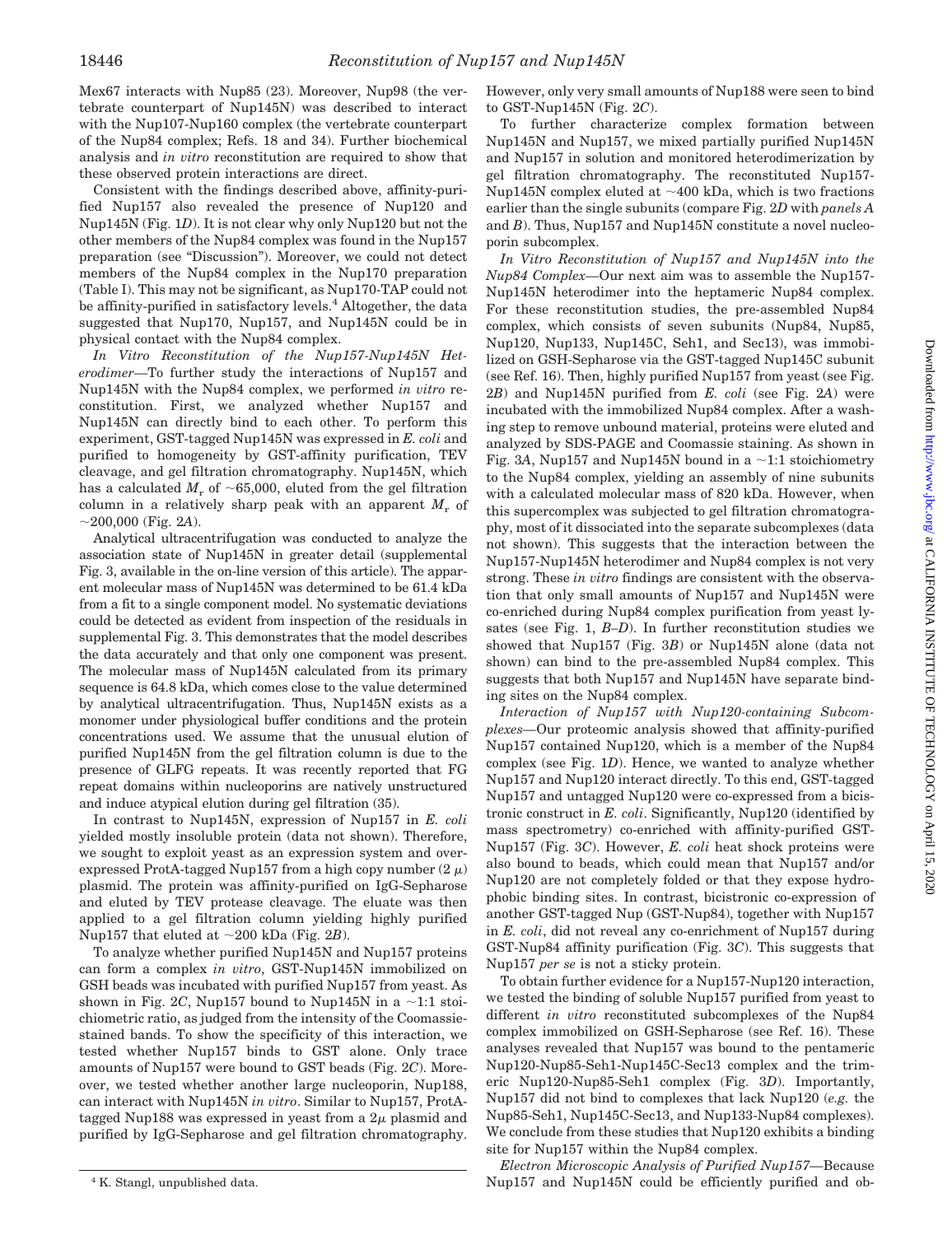

FIG. 2. **Nup157 and Nup145N form a heterodimer.** *A* and *B*, gel filtration of Nup145N purified from *E. coli* (*A*) and Nup157 purified from yeast (*B*) on a Superdex 200 HR column. Shown are the loaded proteins (*L*), a protein standard (*M*), and fractions 14 –26. The column was calibrated with molecular mass markers (Bio-Rad) of 670, 158, 44, and 17 kDa (indicated on the *top*). *C*, *in vitro* binding of Nup157 to immobilized GST-Nup145N and GST. *Lane 1*, purified Nup157; *lane 2*, GST-Nup145 incubated with buffer; *lane 3*, GST-Nup145 incubated with purified Nup157; *lane 4*, GST incubated with buffer; *lane 5*, GST incubated with purified Nup157; *lane 6*, purified Nup188; *lane 7*, GST-Nup145 incubated with buffer; *lane 8*, GST-Nup145 incubated with purified Nup188; *M*, protein standard. *D*, gel filtration of the Nup157-Nup145N complex on Superdex 200 HR. Shown are the loaded proteins (*L*), a protein standard (*M*), and *fractions 14 –26*. Indicated on the *right* are the positions of Nup157 and Nup145N.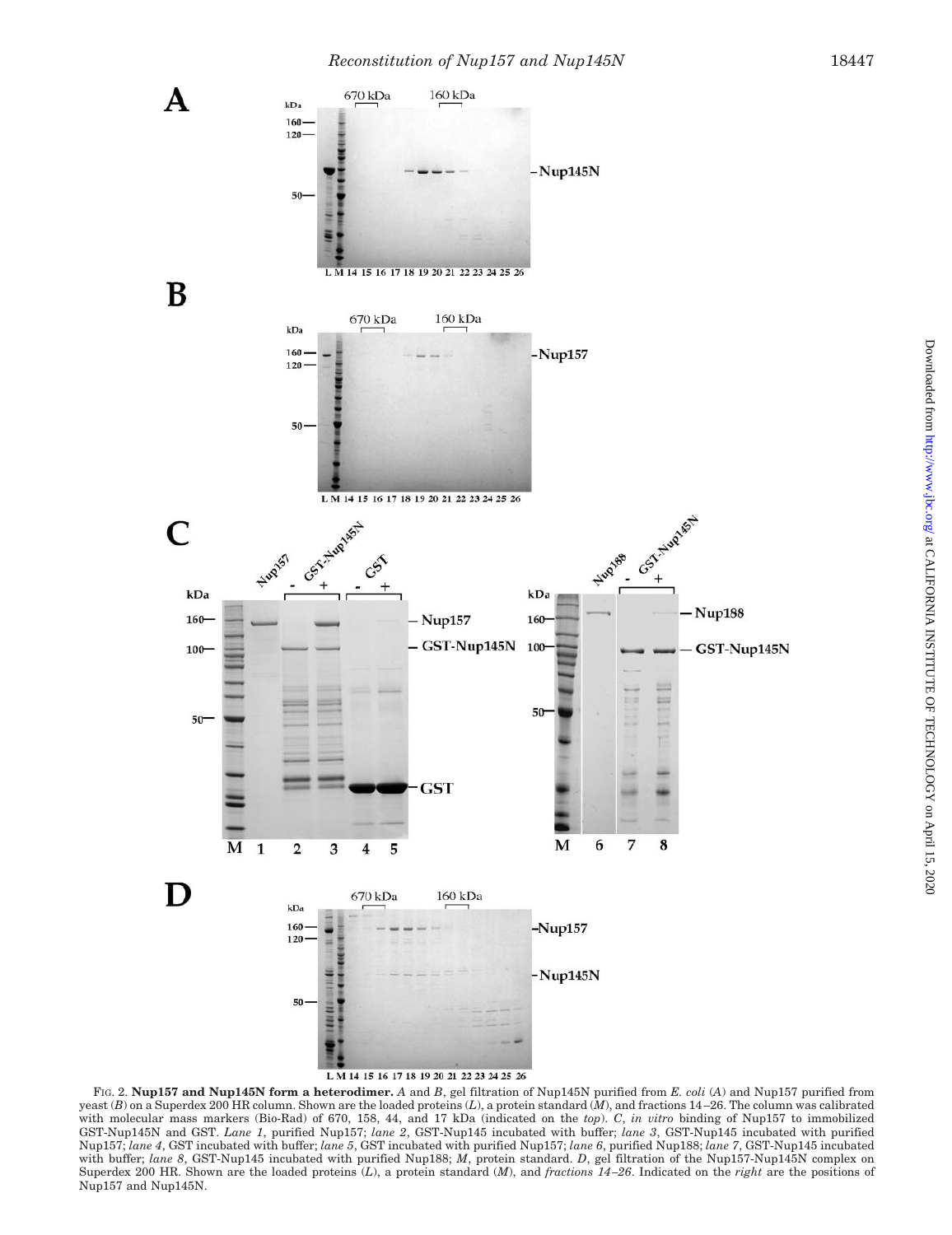

Nup157 and Nup145N to the reconstituted Nup84 complex. Purified and mixed Nup157 and Nup145N (*lane 2*) were incubated with the heptameric Nup84 complex immobilized on GSH beads via GST-Nup145C (*lane 4*). A molecular mass marker (*lane 1*) and buffer control (*lane 3*) are also shown. Bound proteins were analyzed by SDS-PAGE and Coomassie staining. *B*, *in vitro* binding of Nup157 to the reconstituted Nup84 complex. Purified Nup157 (*lane 2*) was incubated with the immobilized Nup84 complex (*lane 4*) or GST (*lane 6*). Buffer controls (*lanes 3* and *5*) are also shown. Bound proteins were analyzed by SDS-PAGE and Coomassie staining. Indicated on the *right* are the positions of the Nup proteins. *C*, Nup157 and Nup120 bind directly to each other. Molecular mass markers (*lanes 1* and *4*), GST-Nup157 (*lane 2*), GST-Nup157 co-expressed with Nup120 (*lane 3*), and GST-Nup84 co-expressed with Nup157 (*lane 6*) were purified from *E. coli* and TEV eluates analyzed by SDS-PAGE and Coomassie staining. *Lane 5* shows the *E. coli* lysate containing GST-Nup84 and Nup157. *D*, binding of soluble Nup157 purified from yeast to different *in vitro* reconstituted subcomplexes. Purified Nup157 (*lane 1*) was incubated with the immobilized complexes heptameric Nup84-Nup85-Nup120-Nup133-Nup145C-Seh1-Sec13 (*lane 3*), pentameric Nup85-Nup120-Nup145C-Seh1-Sec13 (*lane 4*), trimeric Nup85-Nup120-Seh1 (*lane 5*), dimeric Nup85-Seh1 (*lane 6*), dimeric Nup145C-Sec13 (*lane 7*), and dimeric Nup84-Nup133 (*lane 8*). Bound proteins were analyzed by SDS-PAGE and Coomassie staining. Bands were labeled as follows: *a*, Nup157; *b*, Nup133; *c*, GST-Nup145C; *d*, Nup120; *e*, Nup85; *e*, GST-Nup85; *f*, Nup84; *g*, Seh1; and *h*, Sec13.

tained in pure form, we sought to study their morphology by transmission electron microscopy. For the purified Nup145N we could not see a discernible structure in the electron microscope.<sup>5</sup> This is most likely due to the small size of the Nup145N molecule and the presence of GLFG repeats, which are not structured and thus may not be contrasted enough by negative staining.

For negative staining of Nup157, we used fractions of the final gel filtration column that contained essentially pure protein (Fig. 4*A*). In the electron microscope, Nup157 showed a globular morphology with a diameter of  $\sim$  12 nm. A significant number of Nup157 molecules exhibited an indentation (Fig. 4*A*). To find out whether the structure of overexpressed Nup157 differs from endogenous Nup157, we affinity-purified Nup157 from yeast that expressed chromosomally TAP-tagged

Because micrographs of negatively stained Nup157 showed a homogeneous spread of particles, we could perform image processing to reveal more details of the Nup157 structure. By calculating the three-dimensional map of the protein, it became apparent that Nup157 was hollow and looked like a clamp or a gripping hand (Fig. 4*B*; see also "Discussion"). The outer dimensions of the clamp were 12 nm in the long direction and  $\sim\!7\!-\!8$  nm in the shorter direction.

### DISCUSSION

From the  $\sim$ 30 yeast nucleoporins, about two-thirds are organized in biochemically stable NPC subcomplexes. However, the direct interacting partners for the remaining Nups are still unidentified (for review, see Refs. 2, 10, and 36). Moreover, it is <sup>5</sup> M. Lutzmann, unpublished results. The stable NPC subcomplexes interact with 5 M. Lutzmann, unpublished results.

*NUP157*. However, authentic Nup157 was indistinguishable from overproduced Nup157 (Fig. 4*A*).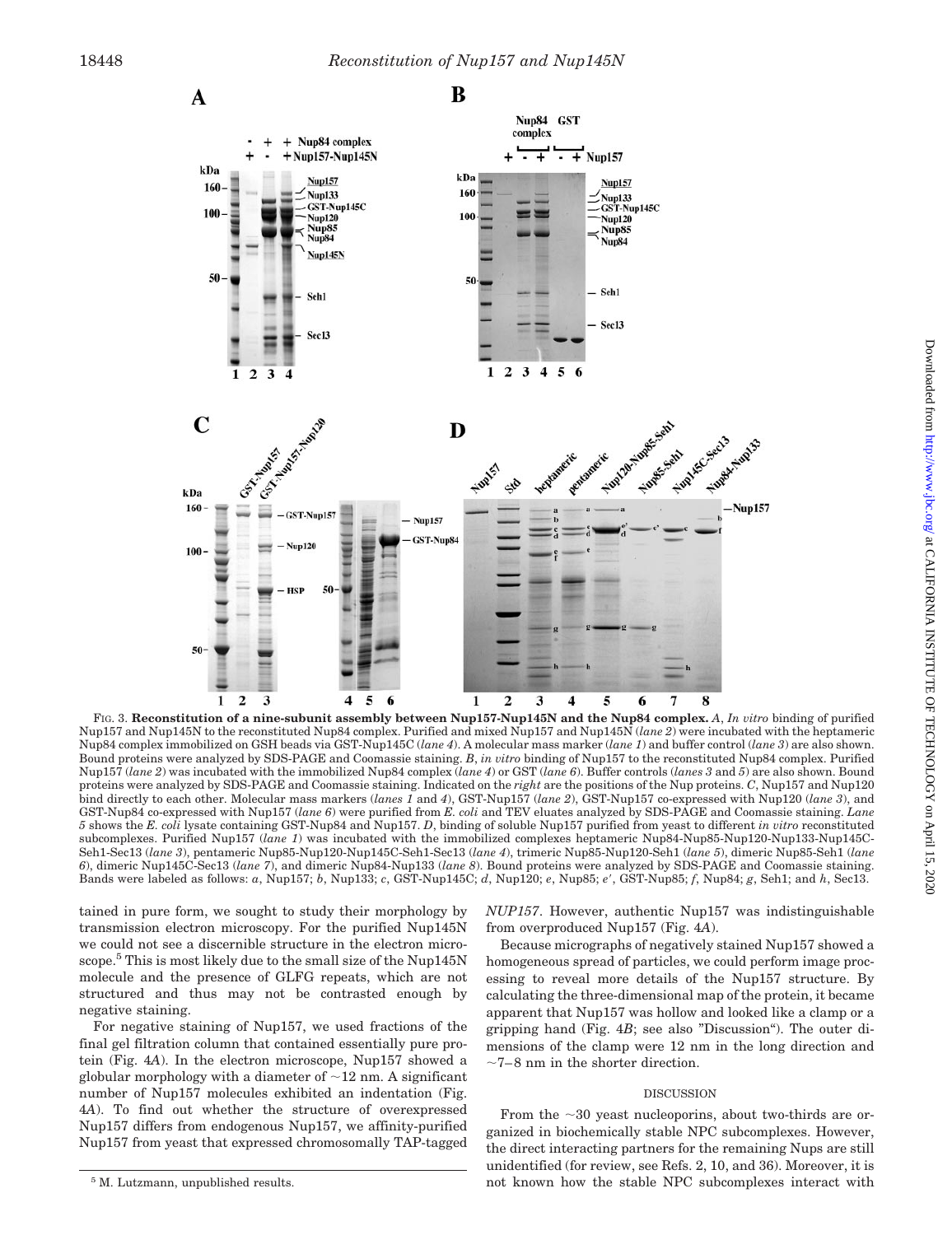

FIG. 4. **Electron microscopic analysis of purified Nup157.** *A*, purified Nup157, which was analyzed by SDS-PAGE and Coomassie staining (*left*), was used for electron microscopy analysis. An overview electron micrograph of the negatively stained Nup157 (*middle*) and a gallery of selected particles of overexpressed or endogenous Nup157 (*right*) are shown. *B*, image processing of Nup157. Charge-coupled device image of Nup157 stained with 2% uranyl acetate. Different views of the surface representation of the three-dimensional map of Nup157 at 17-Å resolution are shown. The threshold was chosen such that the volume accounted for 160 kDa. Different characteristic projections of Nup157 were derived from projection matching.



each other and which nucleoporins bridge between them. By reinvestigation of nucleoporin interactions, we identified several possible new Nup interactions and could reconstitute two of them *in vitro*. The observation that some of the interactions found *in vivo* were not reciprocal in the TAP purifications could be due to the possibility that a substoichiometric association does not always reveal a clear cut band on the SDS-polyacrylamide gel (please note that the TEV eluates from the various nucleoporin purifications were analyzed by SDS-PAGE and that only distinct bands discernible by Coomassie staining were excised and analyzed by MALDI-TOF mass spectrometry). The finding that only Nup120 was detected in the Nup157 preparation by mass spectrometry, but not the other subunits of the Nup84 complex, is not clear. However, Nup120 was found only as second hit in the peptide mass fingerprint analysis (see Fig. 1*D* and supplemental Fig. 2; the first hit was elongation factor eEF2, a possible contaminant) and, thus, its amount on the SDS-polyacrylamide gel cannot be estimated. Thus, we suspect that the other smaller subunits of the Nup84 complex were also present in purified Nup157, but because of a reduced Coomassie staining these subunits were not seen as distinct bands and therefore not analyzed by mass spectrometry.

Because of the observed substoichiometric interactions between Nup157, Nup145N, and the Nup84 complex, we performed *in vitro* reconstitution. In this way, we could reconstitute the interactions between nine nucleoporins, an assembly that represents 30% of all yeast nuclear pore proteins. However, the nine-subunit assembly, formed *in vitro* between the robust heptameric Nup84 and the dimeric Nup157-Nup145N complexes, is not stable enough for performing further biochemical purification. Thus, for a complete *in vitro* reconstitution of the NPC, low affinity interactions between NPC subcomplexes as described here could pose a problem. On the other hand, it is conceivable that several low affinity contacts as part of the entire NPC structure will stabilize the overall assembly.

We also wanted to analyze the structure of the Nup84 complex bound to Nup157 in the electron microscope. However, images of the Nup84 complex with bound Nup157 were not homogenous, and in only a few cases could contact between Nup157 molecules and the Y-shaped Nup84 complex be discerned. $6$  We suspect that during specimen preparation for electron microscopy the unstable assembly of the Nup84 complex with Nup157 largely dissociated. Further work is required to reveal the structural details of how Nup157 is bound to Nup84 complexes.

Taking our biochemical data together, it is tempting to speculate that Nup157 (together with other structural Nups like Nup170) could link Nup84 complexes together, generating a higher structural assembly. A single Nup157 molecule, the structure of which resembles a clip with two spars, might

<sup>6</sup> M. Lutzmann, unpublished data.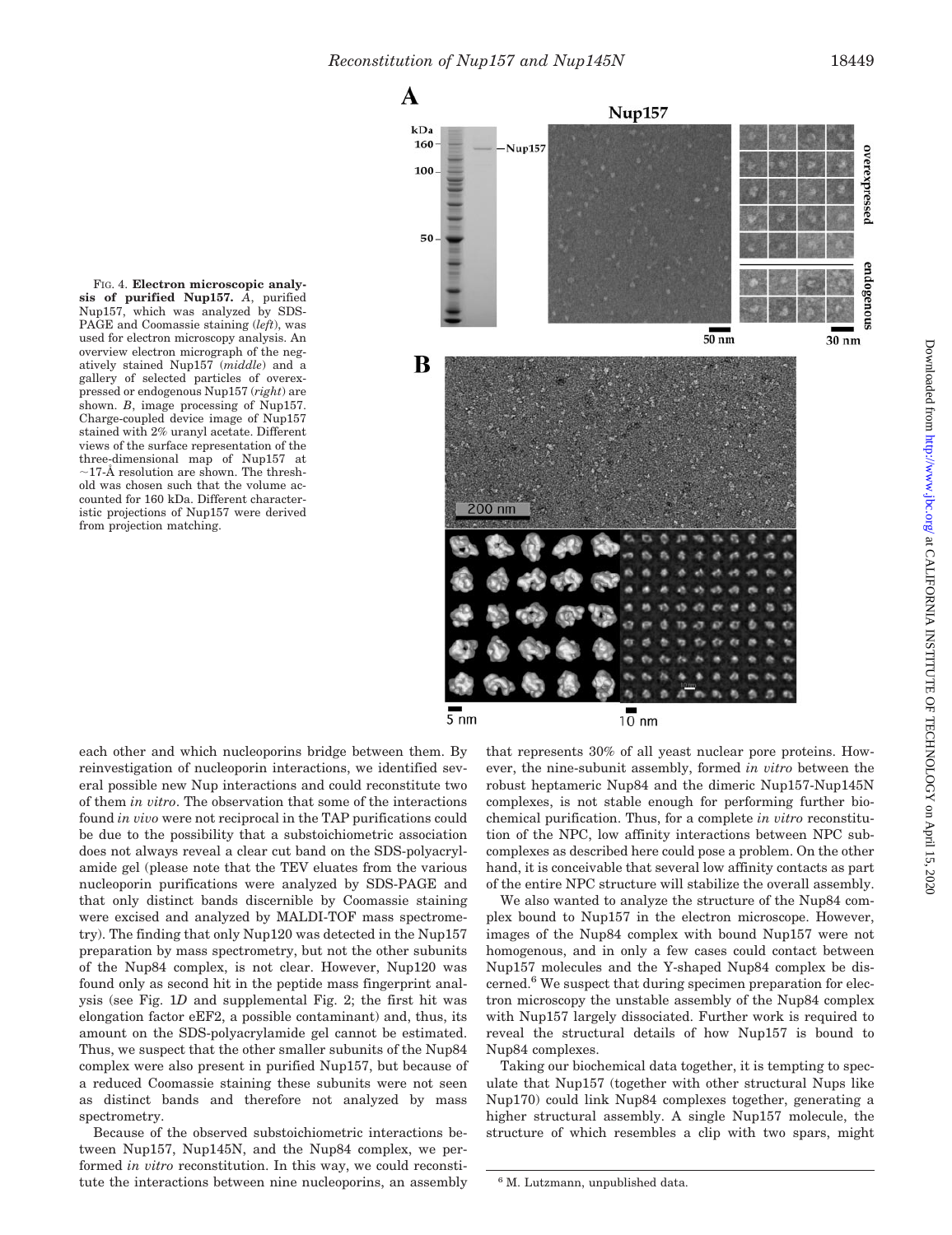access two separate Nup84 complexes. The Nup84 complex was estimated to occur in 16 copies per NPC and was suggested to represent a major part of the octagonal spoke-ring complex (2). However, other scenarios of interaction are also conceivable. Thus, the Nup157-Nup145N dimer could form a dual interface between two Nup84 complexes or Nup157 bridges between a Nup84 complex module and another structural Nup.

In addition to the *in vitro* reconstituted interactions of Nup157 and Nup145N with the Nup84 complex, we also describe in this work how Nup170 (homologue of Nup157), Mlp1, and Nic96 exhibit physical connections to the Nup84 complex. Because all of these nucleoporins except Nup145N lack FG repeat sequences, the identified contacts may be important for the structural organization of the NPC. The observation that Nic96 was found to be associated with purified Nup84 suggests that two key structural modules of the NPC, namely the stable Nic96 complex composed of Nic96, Nup57, Nup49, and Nsp1 (37) (see also Table I) and the Nup84 complex, could come in direct contact.

The *in vitro* finding that the Nup157-Nup145N heterodimer forms an assembly with the Nup84 complex, which can be easily dissociated, could reflect an *in vivo* requirement for a dynamic NPC biogenesis and/or organization. Notably, the conserved Nup145 is made as a precursor that is posttranslationally cleaved into two functionally separated domains, Nup145N and Nup145C in yeast (38, 39) or Nup98 and Nup96 in mammals (34, 40). The autoproteolytic cleavage of Nup145 is not essential in yeast but becomes essential in cells lacking Nup188 (38, 39). Moreover, self-cleavage of the Nup98-Nup96 precursor in mammals is crucial for NPC assembly (34, 40). Our work has revealed that both Nup145C and Nup145N have physical contact with the Nup84 complex, but the way these subunits interact with this NPC structural module is different. Whereas the Nup145C domain is a stable subunit of the Nup84 complex, the Nup145N domain is only loosely associated. It is possible that Nup145N has to be cleaved off from Nup145C to allow a dynamic interaction with the Nup84 complex.

Interesting in this context are recent studies showing that the binding dynamics between structural nucleoporins govern NPC permeability and affect channel gating (41). Notably, Goldfarb and colleagues observed that yeast cells lacking Nup170 exhibit a reversible dissociation of several structural nucleoporins (including members of the Nup84 complex) from NPCs upon the addition of aliphatic alcohols or chilling (41). Thus, dynamic rearrangements of structural NPC modules may be important not only for NPC assembly but also during translocation of large cargo through the transport channel, which may not be possible with a rigid NPC structure. Linker nucleoporins, which connect structural modules, could regulate this structural flexibility.

Finally, we report in this study the first structural analysis of a so-called large Nup (Nup157) that, like Nup188, is thought to be a structural constituent of the spoke-ring complex of the NPC (42-45). Isolation of this and other large Nups (*e.g.* Nup188 and Nup192) in *E. coli* was limited because of their low solubility. Thus, we developed a method to overexpress these large Nups in yeast followed by subsequent affinity purification and conventional chromatography. Because these three large Nups could be obtained in reasonable (microgram) amounts and pure form, we could perform the first biochemical and electron microscopy analyses (not shown in this study is the electron microscopy structure of Nup188 and Nup192).

The observation that Nup157 is not an elongated molecule but forms a hollow sphere is interesting in the structural context of the subunits of the Nup84 complex. Within the Nup84

complex, Nup120, Nup145C, and Nup85 exhibit elongated structures as shown by electron microscopy (15, 16). Notably, using computational and biochemical methods, several subunits of the yeast Nup84 complex (Nup120, Nup145C, and Nup85) and homologous vertebrate Nup107–160 complex were suggested to be elongated because they contain  $\beta$ -propeller/ $\alpha$ solenoid arrangements (46). Similarly, human Nup133 contains two domains, a carboxyl-terminal domain responsible for its interaction with its subcomplex through Nup107, and an amino-terminal domain whose crystal structure reveals a seven-bladed  $\beta$ -propeller (47). The N-terminal domain of Nup159 had been crystallized and was shown to contain an unusually asymmetric seven-bladed  $\beta$ -propeller (48). X-ray analysis of Nup157 or domains thereof should reveal which structural motifs occur in these large Nups.

*Acknowledgments—*We are grateful to Daniela Roser for technical assistance in TAP-tagging the yeast nucleoporins, Dr. Katja Strässer for the Nup60-TAP purification, Denise Lau for the high copy number ProtA-Nup192 plasmid, Sabine Merker and Petra Ihrig, under the supervision of Dr. J. Lechner (BZH, Heidelberg, Germany), for performing mass spectrometry, and Karsten Rippe (Kirchhoff-Institut für Physik, Heidelberg University) for help in analytical ultracentrifugation.

#### **REFERENCES**

- 1. Fahrenkrog, B., and Aebi, U. (2003) *Nat. Rev. Mol. Cell Biol.* **4,** 757–766
- 2. Suntharalingam, M., and Wente, S. R. (2003) *Dev. Cell* **4,** 775–789
- 3. Goldberg, M. W., and Allen, T. D. (1992) *J. Cell Biol.* **119,** 1429 –1440
- 4. Ris, H. (1997) *Scanning* **19,** 368 –375
- 5. Stoffler, D., Feja, B., Fahrenkrog, B., Walz, J., Typke, D., and Aebi, U. (2003) *J. Mol. Biol.* **328,** 119 –130
- 6. Rout, M. P., Aitchison, J. D., Suprapto, A., Hjertaas, K., Zhao, Y., and Chait, B. T. (2000) *J. Cell Biol.* **148,** 635– 651
- 7. Cronshaw, J. M., Krutchinsky, A. N., Zhang, W., Chait, B. T., and Matunis, M. J. (2002) *J. Cell Biol.* **158,** 915–927
- 8. Rexach, M., and Blobel, G. (1995) *Cell* **83,** 683– 692
- 9. Bayliss, R., Littlewood, T., and Stewart, M. (2000) *Cell* **102,** 99 –108
- 10. Fabre, E., and Hurt, E. (1997) *Annu. Rev. Genet.* **31,** 277–313 11. Rout, M. P., Aitchison, J. D., Magnasco, M. O., and Chait, B. T. (2003) *Trends*
- *Cell Biol.* **13,** 622– 628
- 12. Ribbeck, K., and Görlich, D. (2001) *EMBO J.* 20, 1320-1330
- 13. Ben-Efraim, I., and Gerace, L. (2001) *J. Cell Biol.* **152,** 411– 417 14. Siniossoglou, S., Wimmer, C., Rieger, M., Doye, V., Tekotte, H., Weise, C.,
- Emig, S., Segref, A., and Hurt, E. C. (1996) *Cell* **84,** 265–275 15. Siniossoglou, S., Lutzmann, M., Santos-Rosa, H., Leonard, K., Mueller, S.,
- Aebi, U., and Hurt, E. C. (2000) in *J. Cell Biol.* **149,** 41–54 16. Lutzmann, M., Kunze, R., Buerer, A., Aebi, U., and Hurt, E. (2002) *EMBO J.*
- **21,** 387–397
- 17. Fontoura, B. M. A., Dales, S., Blobel, G., and Zhong, H. (2001) *Proc. Natl. Acad. Sci. U. S. A.* **98,** 3208 –3213
- 18. Vasu, S., Shah, S., Orjalo, A., Park, M., Fischer, W. H., and Forbes, D. J. (2001) *J. Cell Biol.* **155,** 339 –3354
- 19. Belgareh, N., Rabut, G., Bai, S. W., van Overbeek, M., Beaudouin, J., Daigle, N., Zatsepina, O. V., Pasteau, F., Labas, V., Fromont-Racine, M., Ellenberg, J., and Doye, V. (2001) *J. Cell Biol.* **154,** 1147–1160
- 20. Harel, A., Orjalo, A. V., Vincent, T., Lachish-Zalait, A., Vasu, S., Shah, S., Zimmerman, E., Elbaum, M., and Forbes, D. J. (2003) *Mol. Cell* **11,** 853– 864
- 21. Walther, T. C., Alves, A., Pickersgill, H., Loiodice, I., Hetzer, M., Galy, V., Hulsmann, B. B., Kocher, T., Wilm, M., Allen, T., Mattaj, I. W., and Doye, V. (2003) *Cell* **113,** 195–206
- 22. Allen, N. P., Huang, L., Burlingame, A., and Rexach, M. F. (2001) *J. Biol. Chem.* **276,** 29268 –29274
- 23. Santos-Rosa, H., Moreno, H., Simos, G., Segref, A., Fahrenkrog, B., Panté, N., and Hurt, E. (1998) *Mol. Cell. Biol.* **18,** 6826 – 6838
- 24. Hellmuth, K., Lau, D. M., Bischoff, F. R., Künzler, M., Hurt, E. C., and Simos, G. (1998) *Mol. Cell. Biol.* **18,** 6364 – 6386
- 25. Gavin, A.-C., Bösche, M., Krause, R., Grandi, P., Marzioch, M., Bauer, M., Schultz, J., Rick, J. M., Michon, A.-M., Cruciat, C. M., Remor, M., Höfert, C., Schelder, M., Brajenovic, M., Ruffner, H., Merino, A., Klein, K., Hudak, M., Dickson, D., Rudi, T., Gnau, V., Bauch, A., Bastuck, S., Huhse, B., Leutwein, C., Heurtier, M.-A., Copley, R. R., Edelmann, A., Querfurth, E., Rybin, V., Drewes, G., Raida, M., Bouwmeester, T., Bork, P., Seraphin, B., Kuster, B., Neubauer, G., and Superti-Furga, G. (2002) *Nature* **415,** 141–147
- 26. Rigaut, G., Shevchenko, A., Rutz, B., Wilm, M., Mann, M., and Séraphin, B. (1999) *Nat. Biotechnol.* **17,** 1030 –1032
- 27. Bassler, J., Grandi, P., Gadal, O., Lessmann, T., Tollervey, D., Lechner, J., and Hurt, E. C. (2001) *Mol. Cell* **8,** 517–529
- 28. Crowther, R. A., Henderson, R., and Smith, J. M. (1996) *J. Struct. Biol.* **116,**  $9 - 16$
- 29. van Heel, M., Harauz, G., Orlova, E. V., Schmidt, R., and Schatz, M. (1996) *J. Struct. Biol.* **116,** 17–24
- 30. Huh, W. K., Falvo, J. V., Gerke, L. C., Carroll, A. S., Howson, R. W., Weissman, J. S., and O'Shea, E. K. (2003) *Nature* **425,** 686 – 691
- 31. Fischer, T., Stra¨sser, K., Racz, A., Rodriguez-Navarro, S., Oppizzi, M., Ihrig, P., Lechner, J., and Hurt, E. (2002) *EMBO J.* **21,** 5843–5852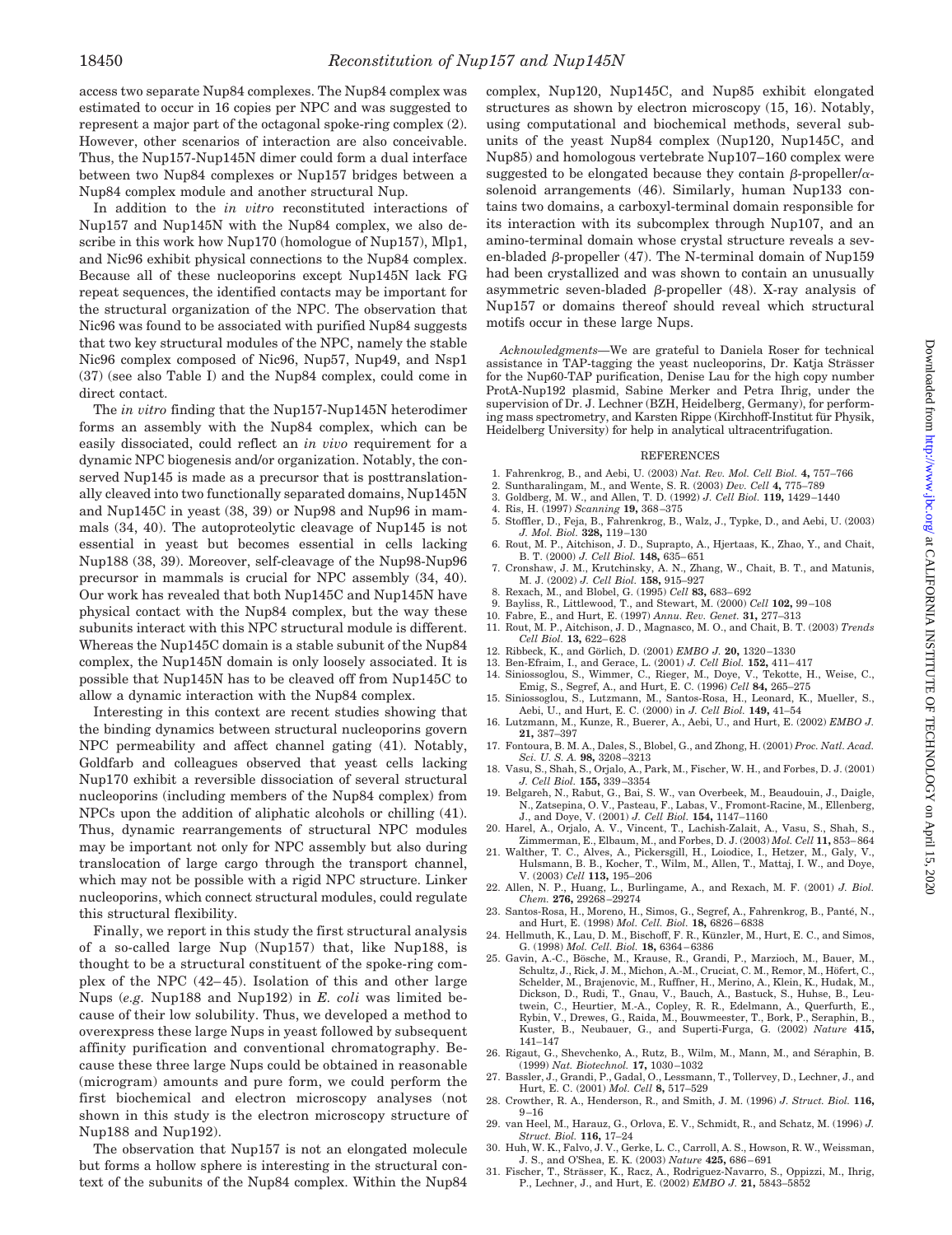- 32. Nissan, T. A., Bassler, J., Petfalski, E., Tollervey, D., and Hurt, E. C. (2002) *EMBO J.* **21,** 5539 –5547
- 33. Galy, V., Olivo-Martin, J., Scherthan, H., Doye, V., Rascalou, N., and Nehrbass, U. (2000) *Nature* **403,** 108 –112
- 34. Fontoura, B. M. A., Blobel, G., and Matunis, M. J. (1999) *J. Cell Biol.* **144,** 1097–1112
- 35. Denning, D. P., Patel, S. S., Uversky, V., Fink, A. L., and Rexach, M. (2003) *Proc. Natl. Acad. Sci. U. S. A.* **100,** 2450 –2455
- 36. Rout, M. P., and Aitchison, J. D. (2001) *J. Biol. Chem.* **276,** 16593–16596
- 37. Grandi, P., Doye, V., and Hurt, E. C. (1993) *EMBO J.* **12,** 3061–3071
- 38. Teixeira, M. T., Fabre, E., and Dujon, B. (1999) *J. Biol. Chem.* **274,** 32439 –32444
- 39. Teixeira, M. T., Siniossoglou, S., Podtelejnikov, S., Bénichou, J.-C., Mann, M., Dujon, B., Hurt, E., and Fabre, E. (1997) *EMBO J.* **16,** 5086 –5097
- 40. Rosenblum, J. S., and Blobel, G. (1999) *Proc. Natl. Acad. Sci. U. S. A.* **96,** 11370 –11375
- 41. Shulga, N., Mosammaparast, N., Wozniak, R., and Goldfarb, D. S. (2000) *J. Cell Biol.* **149,** 1027–1038
- 42. Aitchison, J. D., Rout, M. P., Marelli, M., Blobel, G., and Wozniak, R. W. (1995) *J. Cell Biol.* **131,** 1133–1148
- 43. Kosova, B., Pante´, N., Rollenhagen, C., and Hurt, E. (1999) *J. Biol. Chem.* **274,** 22646 –22651
- 44. Zabel, U., Doye, V., Tekotte, H., Wepf, R., Grandi, P., and Hurt, E. C. (1996) *J. Cell Biol.* **133,** 1141–1152
- 45. Nehrbass, U., Rout, M. P., Maguire, S., Blobel, G., and Wozniak, R. W. (1996) *J. Cell Biol.* **133,** 1153–1162
- 46. Devos, D., Dokudovskaya, S., Alber, F., Williams, R., Chait, B. T., Sali, A., and Rout, M. P. (2004) *PLoS Biol.* **2,** e380 47. Berke, I. C., Boehmer, T., Blobel, G., and Schwartz, T. U. (2004) *J. Cell Biol.*
- **167,** 591–597
- 48. Weirich, C. S., Erzberger, J. P., Berger, J. M., and Weis, K. (2004) *Mol. Cell* **16,** 749 –760